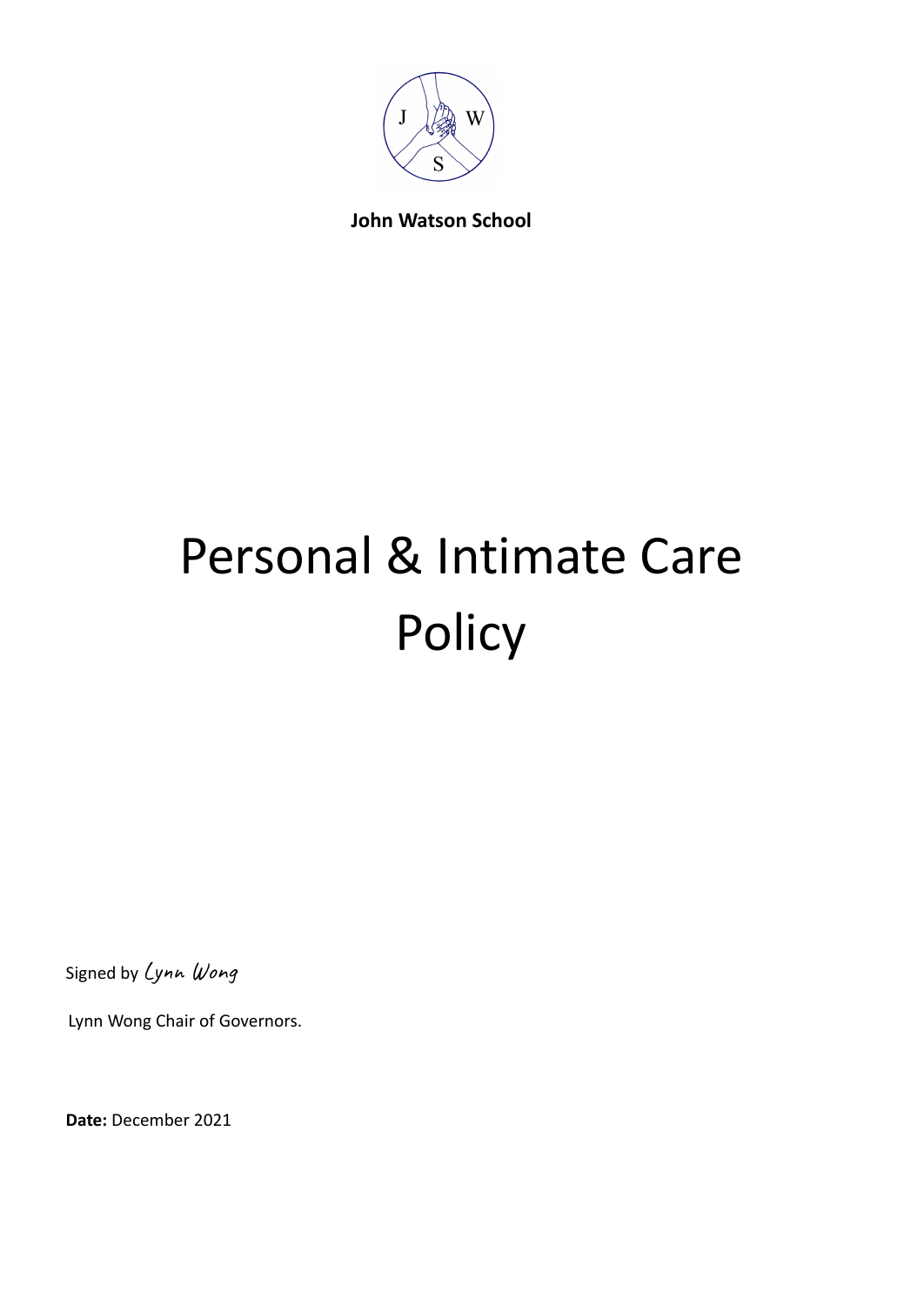# **John Watson School Personal & Intimate Care Policy**

Students learn best when they are healthy, safe, secure and all individual needs are met.

This policy sets out the clear principles and guidance on supporting students' needs, with specific reference to feeding, medication administration and changing times.

#### **Aims**

The aims of this policy and associated guidance are:

- To safeguard and promote the welfare of students
- To provide guidance and reassurance to staff who are required to change a student's pad
- To provide guidance and reassurance to staff who are required to handle feeding and medication
- To reassure parents/carers that staff are knowledgeable about personal care and that their individual concerns are taken into account
- To protect students from discrimination, and ensure inclusion for all

School support staff are expected to ensure all students are given equal opportunities to feel safe and all intimate care should be dealt with discreetly, respectfully and appropriately.

#### **Caring for ALL students:**

Assisting changes for students at different ages needs to be dealt with in a suitable manner and within reason. The term 'nappies' should be referred to as **'pads'** as some students associate 'nappies' with what a baby might wear. Referring to them as 'pads' is much more age appropriate, especially at the secondary site.

We make necessary adjustments to our bathroom provision and hygiene practice in order to accommodate students. For students who are less able, a bed and, where appropriate, a hoist should be provided to change a pad. Staff should **roll the student onto their side** to support with cleaning intimate areas. This will also prevent any harm or damage coming to students and staff backs, legs and joints.

For students who are more able, changing their pad whilst standing up is much more appropriate for their age.

Administering feeds or medication via gastrostomy or nasogastric tube should only be completed by **staff who are trained and signed off** to do so. These personal care routines should be done with respect and dignity to ensure the student feels safe and comfortable while it is taking place.

#### **Safeguarding:**

We will ensure that all staff are familiar with our Safeguarding and Child Protection Policy and Procedures to develop children's resilience and to protect them from any form of abuse.

All staff dealing with personal and intimate care on a 1:1 basis, should hold an up to date DBS certificate. This also includes being left alone in a room 1:1 with a child. All members of staff need to be vigilant to make sure children are not left with non-DBS holders at any time, especially during personal care. If this is noticed, a DBS checked member of staff should take over immediately.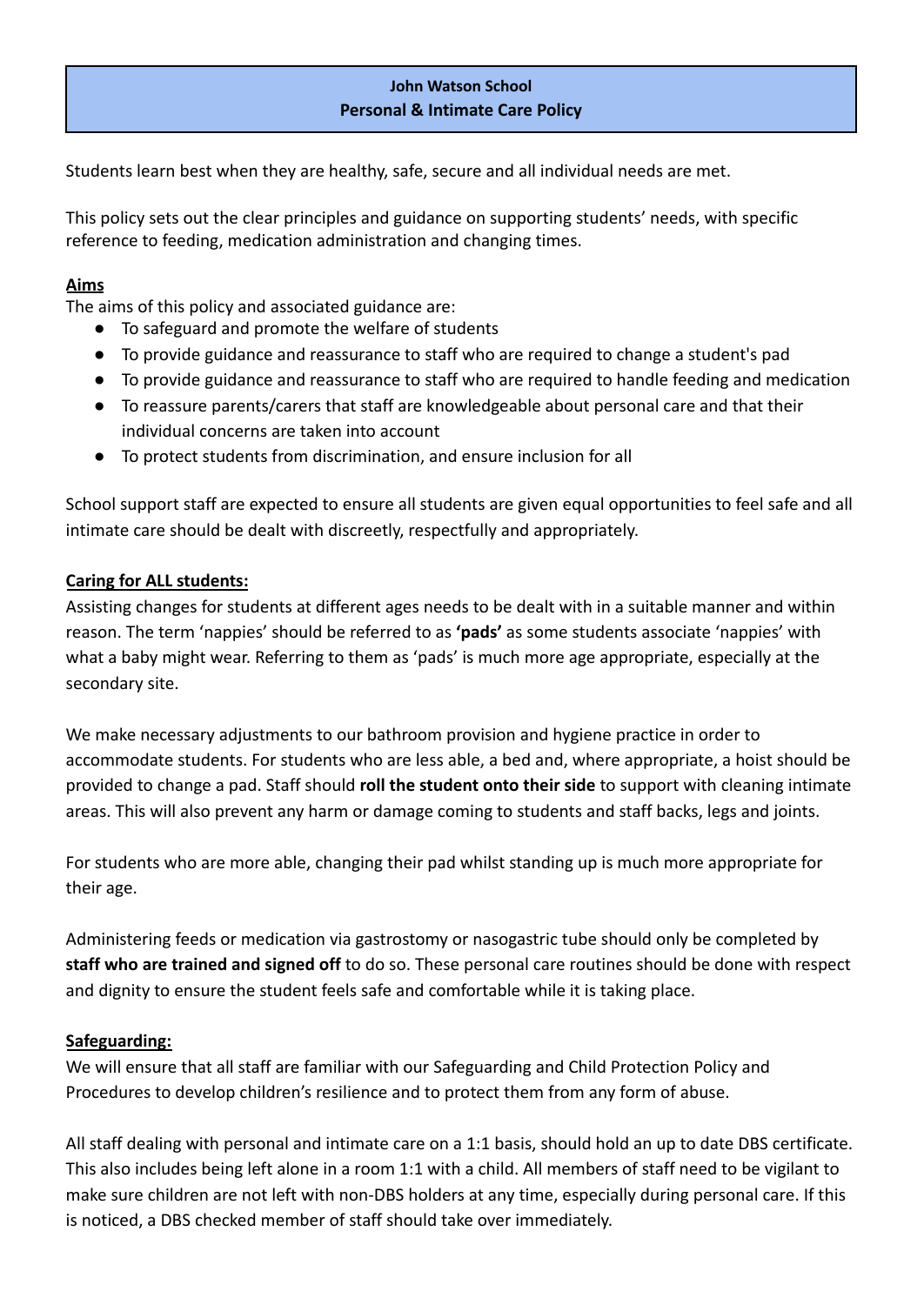Observing and recording any concerns should be dealt with effectively and appropriately. Recording concerns should be done using the Record Of Communication form and immediately shared with [jwsroc@johnwatsonschool.org](mailto:jwsroc@johnwatsonschool.org). Any concerns should be dealt with in a calm, professional manner without raising alarms of other students and staff.

Staff dealing with first aid issues and medical conditions need to be provided with relevant training beforehand.

Current members of staff need to pass on any relevant information to enable them to get the best possible care. Any personal and intimate care will be explained to new members of staff by current members, as part of the class induction, and/or therapist, where training is needed. If a new member of staff is ever unsure, they should ask for another staff member to support them until they feel more confident.

## **Appropriate touch:**

**Always** ask a child if you can help support and tell them what you are doing. If the child feels or looks uncomfortable, **STOP.** If students are able to do their own self care, this should be allowed without intervening too much.

#### **Privacy:**

All students are entitled to privacy at all times when dealing with personal and intimate care. Other students and staff should not be allowed to walk into the designated changing/toileting areas when it is in use.

The designated changing room can be locked and made to maintain dignity and privacy. Cubicle doors are encouraged to be shut and locked if safe to do so by the student, otherwise a member of staff should be with the student at all times.

Privacy during personal and intimate care is heightened when out of school. The level of privacy should be catered to a much greater level as there is a possibility that members of the public have access to these areas. This can become a safeguarding risk and/or concern.

If students need to get changed in a shared area e.g. for a P.E. lesson, they should be separated according to their sex. Older, developing students should be offered a private cubicle or have the choice to get changed once everyone has finished in the shared area.

When supporting students with a gastrostomy or nasogastric tube and other clinical needs, the student should ideally be faced away from other students for privacy and dignity.

#### **Language:**

It is important to give every student the highest amount of dignity, this includes the language we use around them.

A student should be spoken to throughout and talked through what is happening at every point during personal and intimate care. Using simple language and small words like "the water is nice and warm" can be very reassuring.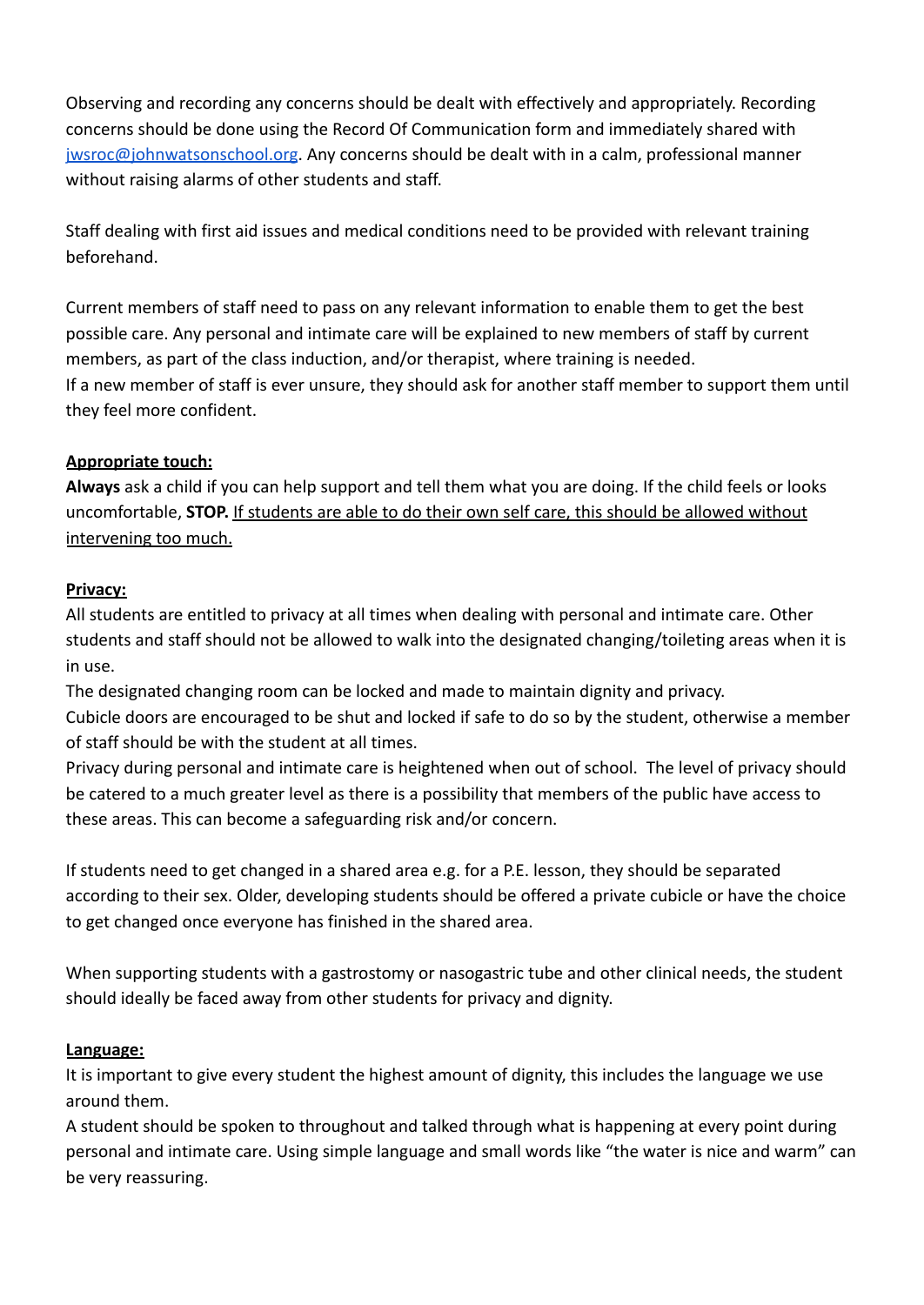#### *Example,*

*A student needs their pad changing. Discreetly say to them, "let's go and change your pad", and take them to the bathroom. Talk to them about what you're doing - hoisting up/down, rolling over, wiping private parts etc. We must make sure that any negative comments such as "they stink" are not used.*

By constantly talking to the student about what is happening will ensure no personal or inappropriate conversations are happening around the student.

## **Health and Safety:**

All staff need to ensure that each student's well being is met to a high standard. Taking great care of a student's hygiene, as well as the staff's own hygiene, will eliminate germs/viruses being spread around the school.

Some students are very vulnerable to diseases and viruses so providing a tidy and well kept toileting area will stop the spread of germs. Staff are responsible for providing a clean changing area, using the spray provided for beds and tidying up any accidents. The changing bed should be in good working order as well as other equipment such as, hoists, slings, support rails.

Staff should always **hands before and after** any personal and intimate care and **wear gloves** to prevent cross contamination and the spread of bacteria or disease.

For urine, faeces and other bodily fluids on carpets:

● spill kits should be used to absorb this and the caretaker should be informed to provide a deep clean to the area.

Staff should check there is enough:

- Toilet roll
- Soap
- Paper towel
- Wipes dry and wet
- Bags
- Gloves
- Aprons

If more are required, staff should restock where needed and when appropriate.

Moving a child on and off a changing bed, will depend on individual needs and protocols. Please check their individual health information folder or ask for advice if you are unsure. When using the changing beds, always ensure the sides are up to avoid rolling off and giving you as the staff member more support.

Do not pick a student up when doing personal care or otherwise. This all links to protective behaviours and appropriate touch.